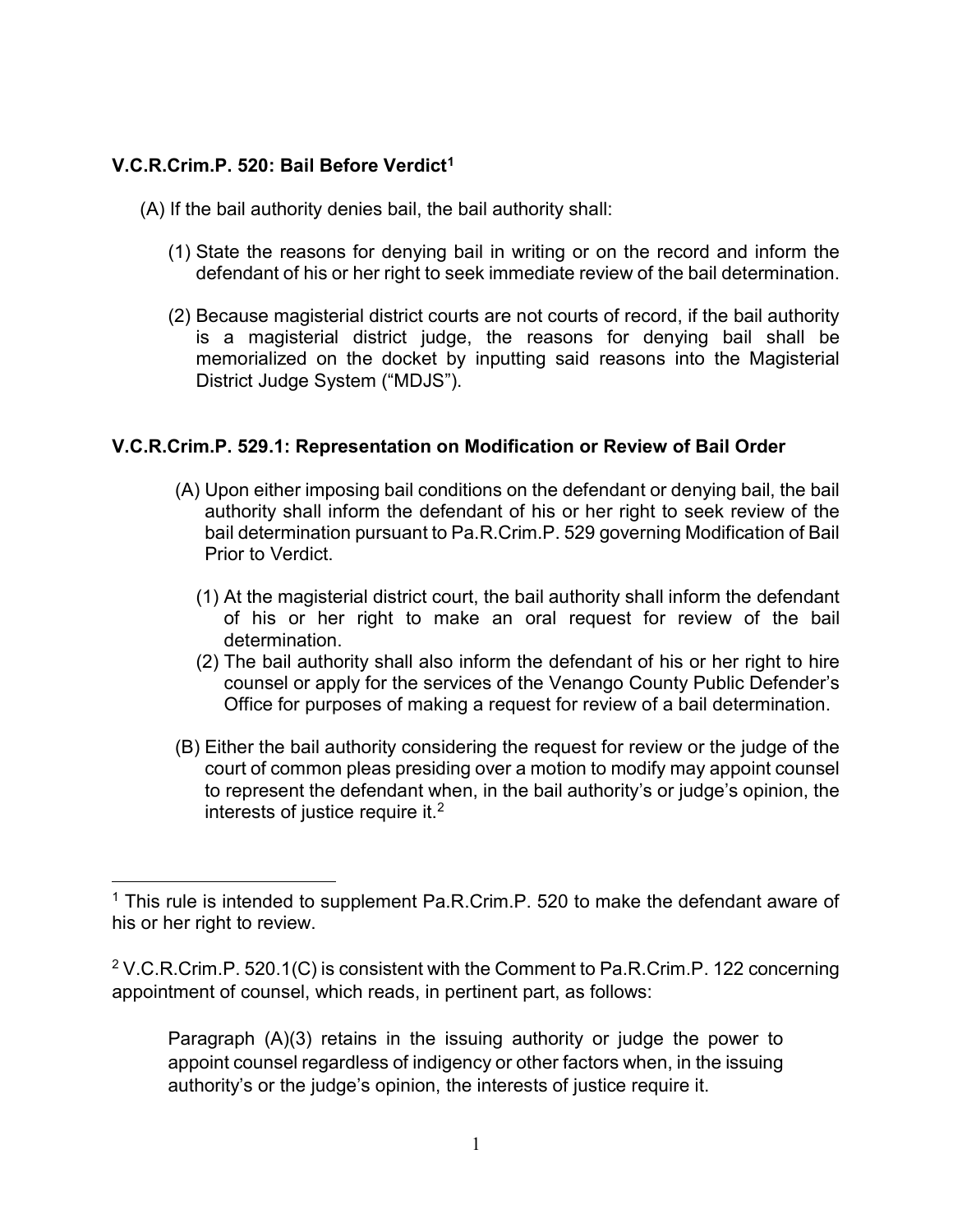## V.C.R.Crim.P 520.1: Bail Generally<sup>3</sup> and Hearing on Request for Review

- (A) All defendants shall be presumed bailable.<sup>4</sup> The bail authority may only deny bail if:<sup>5</sup>
	- (1) the offense is a capital offense or an offense for which the maximum sentence is life imprisonment; or
	- (2) no conditions or combination of conditions other than imprisonment will reasonably assure the safety of any person and the community when the proof is evident or presumption great.
- (B) A defendant who has been denied bail shall have the right to seek immediate review before either the issuing bail authority or a judge of the court of common pleas. A hearing on such review at which the defendant is present and after which the defendant has been informed of his right to be represented by counsel at said hearing, shall be held within 72 hours of such request for review.
	- (a) If, after hearing, the request for review is denied and the hearing was presided over by a judge of the court of common pleas, then the judge of the court of common pleas shall state the reasons for denying such request in writing or on the record in open court.
	- (b) If, after hearing, the request for review is denied and the hearing is presided over by a magisterial district judge, then the magisterial district judge shall memorialize the reasons for denying such request on the docket of the magisterial district case pending against the defendant by inputting said reasons into the Magisterial District Judge System ("MDJS") for the reason stated in V.C.R.Crim.P. 520.
- (C) No condition of release, whether nonmonetary or monetary, shall be imposed for the sole purpose of ensuring that a defendant remains incarcerated until trial.<sup>6</sup>

 $\overline{a}$ 

<sup>&</sup>lt;sup>3</sup> This rule restates existing United States and Pennsylvania Constitutional law and Pennsylvania Rules of Criminal Procedure relating to bail and again is intended to supplement Pa.R.C.P. 520.

<sup>&</sup>lt;sup>4</sup> "Excessive bail shall not be required, nor excessive fines imposed, nor cruel and unusual punishments inflicted." U.S. Const. amend. VIII; Pa. Const. art. 1 § 13.

<sup>&</sup>lt;sup>5</sup> "All prisoners shall be bailable by sufficient sureties, unless for capital offenses or for offenses for which the maximum sentence is life imprisonment or unless no condition or combination of conditions other than imprisonment will reasonably assure the safety of any person and the community when the proof is evident or presumption great." Pa. Const. art. 1 § 14.

 $6$  Comment to Pa R Crim. P.524.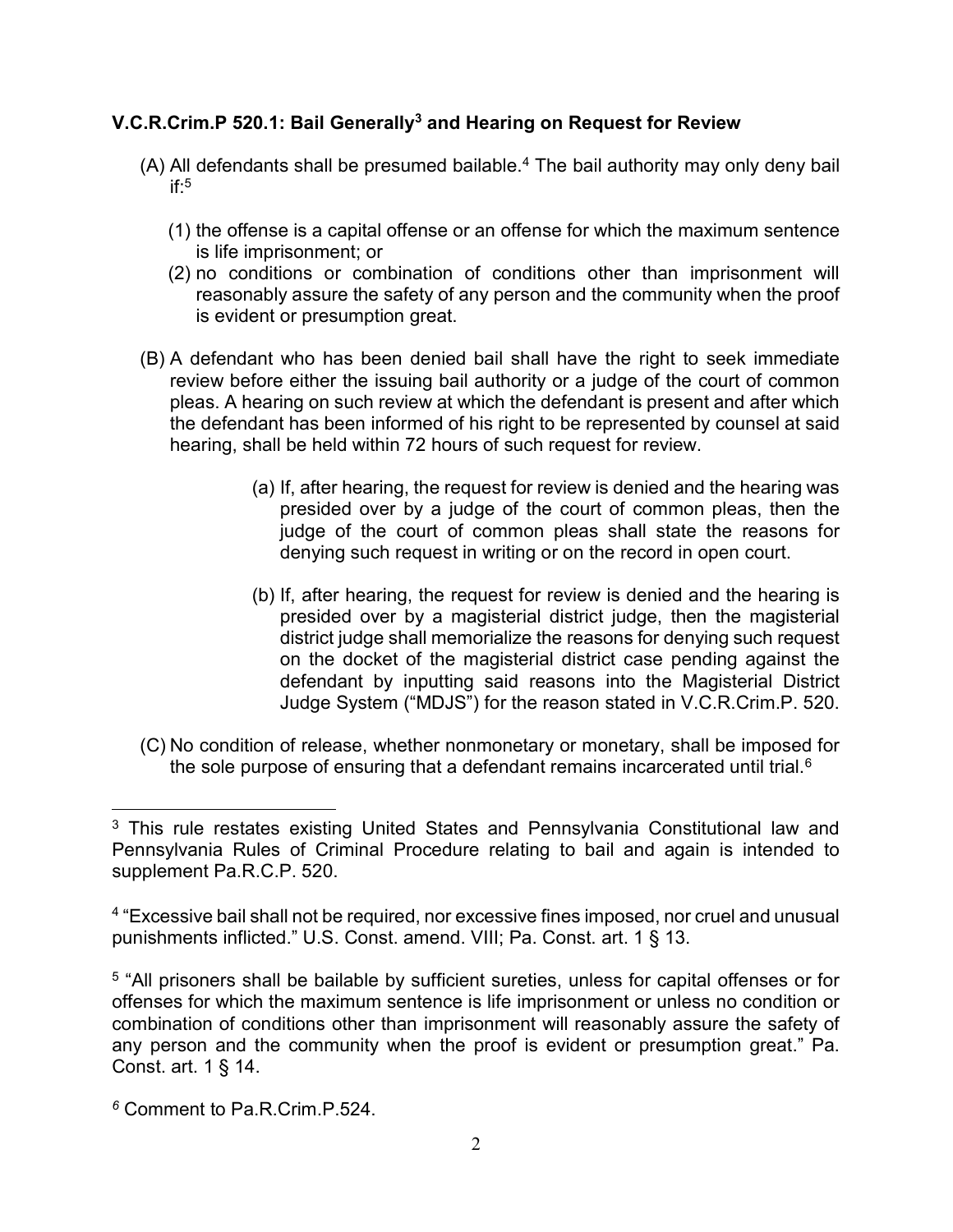## V.C.R.Crim.P. 528.3: Monetary Condition of Release on Bail

- (A) Before imposing monetary conditions of release on bail on a defendant, the bail authority shall consider imposing Release on Recognizance (ROR) pursuant to Pa.R.Crim.P. 524(C)(1).
- (B) The bail authority shall not impose any monetary condition that results in the pretrial detention of the defendant solely because the defendant is financially unable to meet that condition.
- (C) Prior to imposing any monetary condition of release under Pa. R. Crim. P. 528, the bail authority must review the defendant's financial ability, including, but not limited to: $7$ 
	- (1) The defendant's:

 $\overline{a}$ 

- (a) income and assets,
- (b) living expenses including food, rent/mortgage, utilities, medical expenses, child support and familial obligations,
- (c) debts, and
- (d) any other hardships.
- (2) The bail authority shall only consider the financial resources of the defendant and the defendant's legal spouse, not the defendant's friends or other family members.
- (D) The bail authority shall not impose a monetary condition of bail unless it finds that:
	- (1) no other condition or combination of conditions of release can ensure the defendant's appearance at trial.
	- (2) the defendant is able to afford to pay that amount.

<sup>&</sup>lt;sup>7</sup> Pa.R.Crim.P. 528(A)(2) requires that the bail authority consider the "financial ability of the defendant" prior to setting any monetary release condition. This amendment is intended to provide additional guidance to the Magisterial District Judge considering the "financial ability of the defendant."